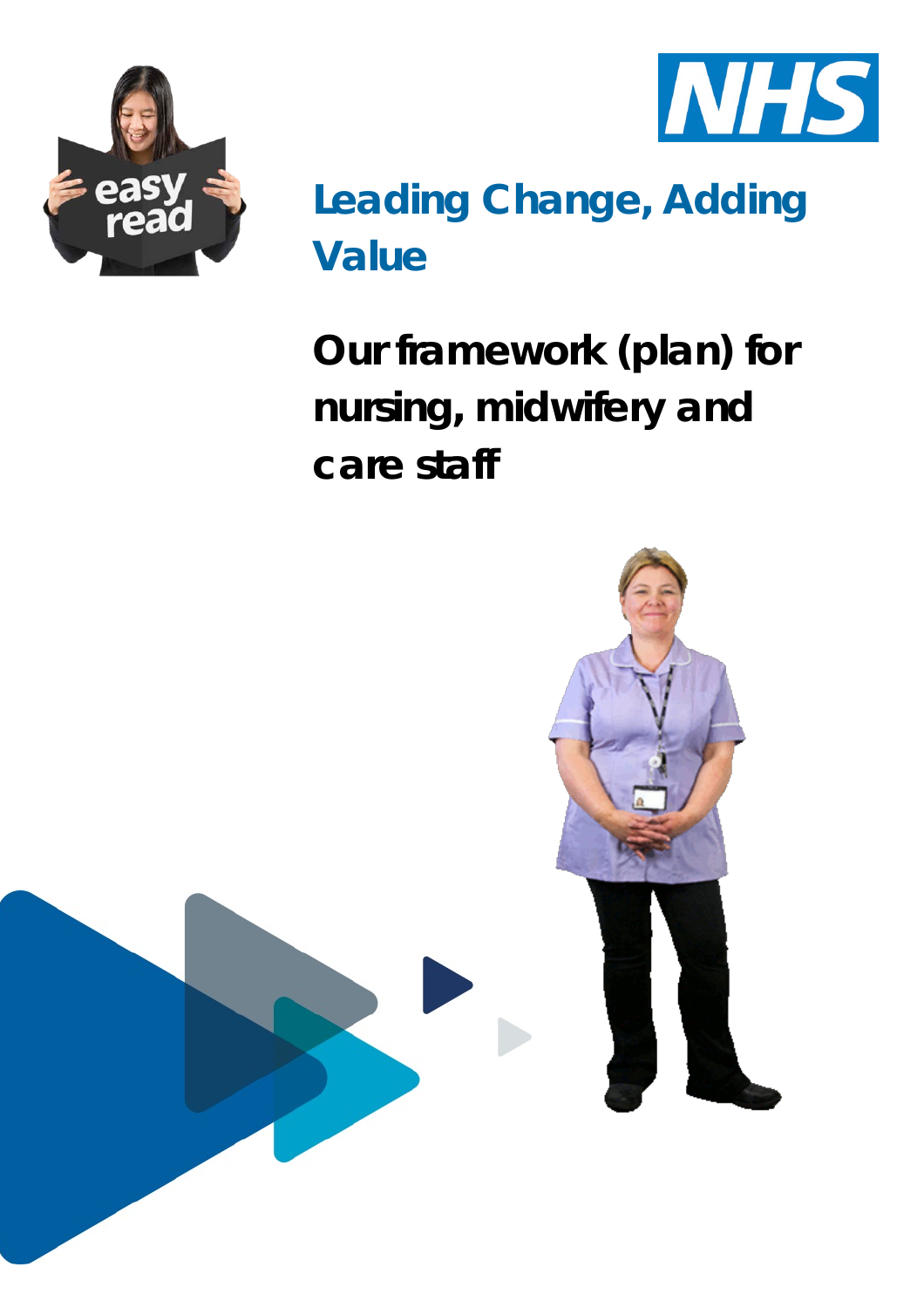







### **Our framework plan**

**Leading Change, Adding Value** says that all nursing, midwifery and care staff can make a big difference.

It doesn't matter where you work and it doesn't matter what your job is.

We want to check people are getting the right care. If people's care can be better, we want to do something about this.

We want to make all the care we give as good as we can.

Across the country, lots of people and organisations are working together to make 3 main things better.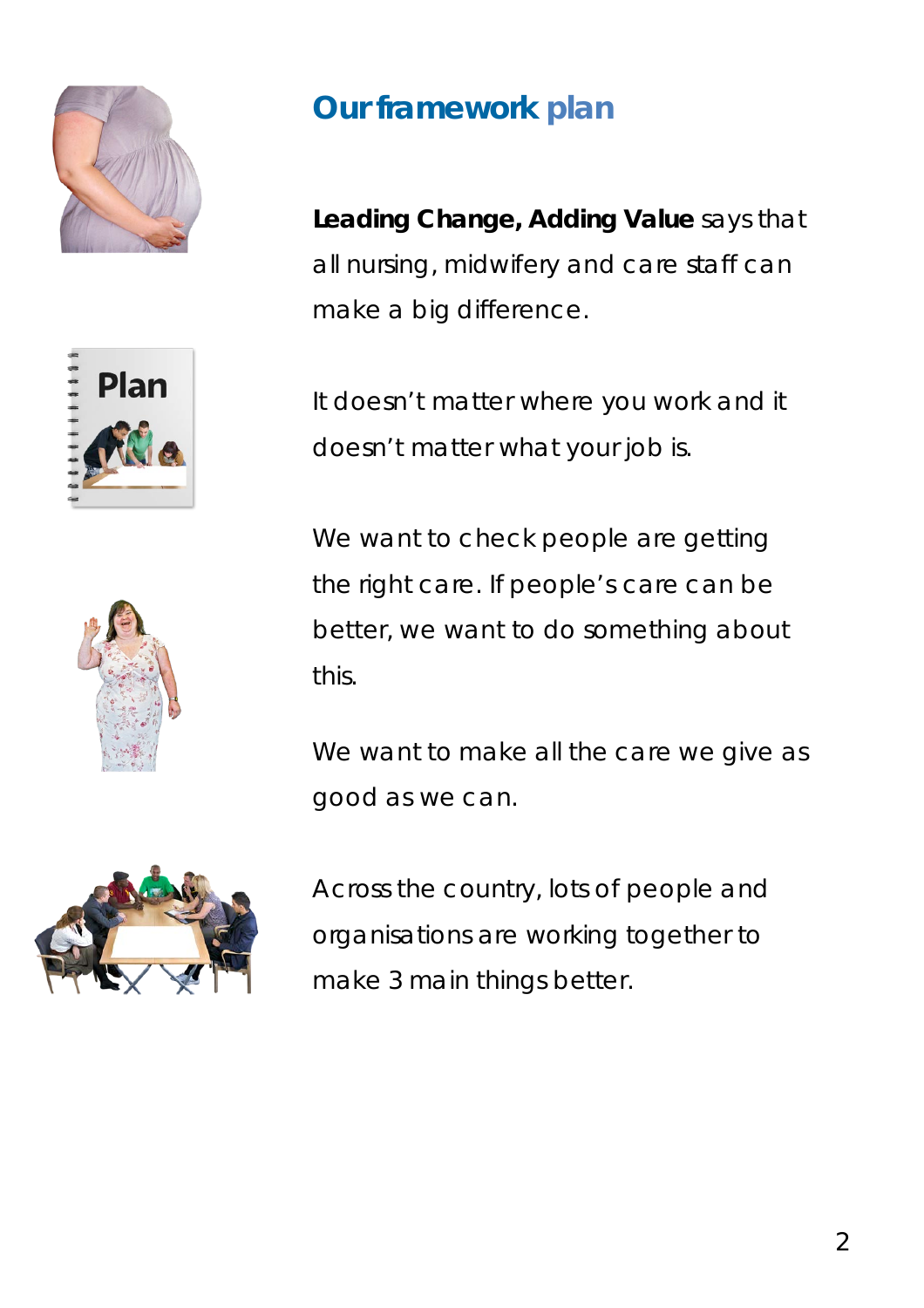







- $\checkmark$  Health and well being this means how you feel in your body and mind
- **Giving good quality care**
- **Spending money in a good and careful way**

#### **Making care better**

We want to make people's care better by

- $\checkmark$  Helping people to look after their health so they are less likely to be ill.
- Giving care safely and giving people choices about their care.
- Using our time well and spending money in a good way.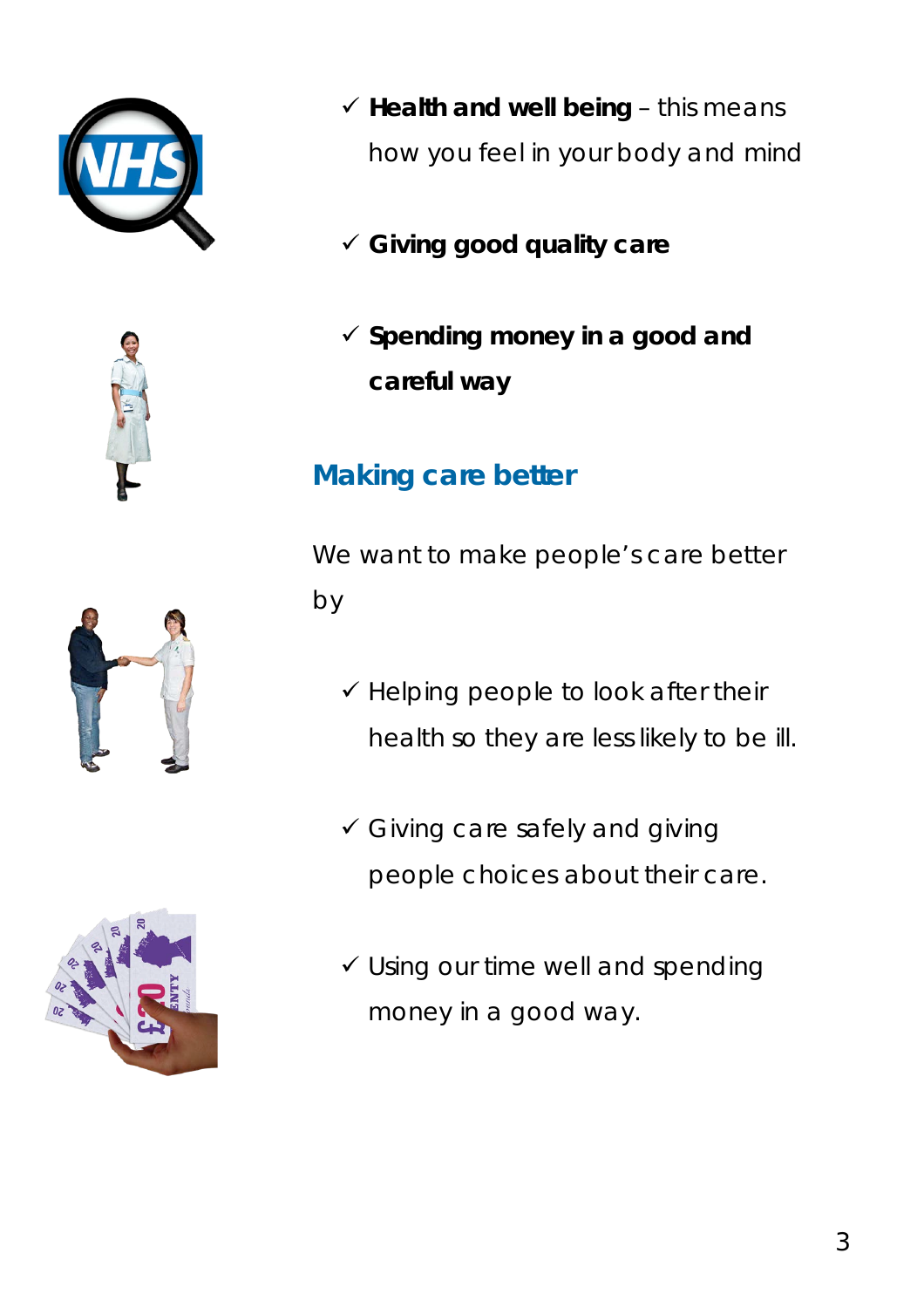





- 1. Better results
- 2. Better experiences for people and staff
- 3. Better use of time and money



We need to make sure that people who use our services get very good care in the same way as everyone else.





**Our framework (plan) to support nursing, midwifery and care staff**

As a start, there are 10 main things nursing, midwifery and care staff can do, to make care better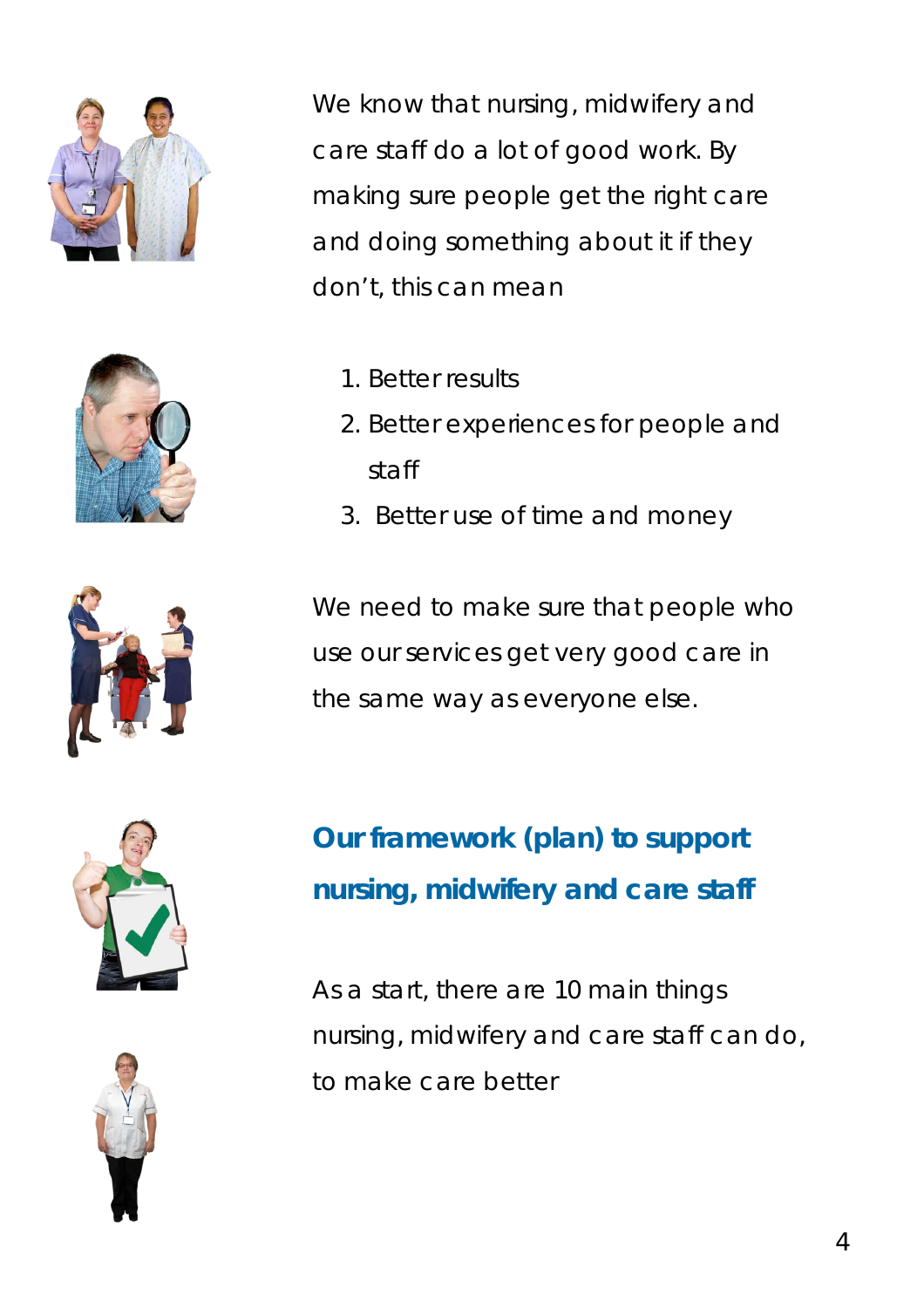









## **10 main things to make care better**

- 1. We will do our best to make everyone's health better.
- 2. We can help people live heathier lives so they don't get ill as much.
- 3. We will work with families and communities so they know more about making good choices to stay healthy.
- 4. We will make sure every person gets the best care for them.
- 5. We will work together with people, their families and carers and other people important to them.
- 6. We will listen to what our staff want.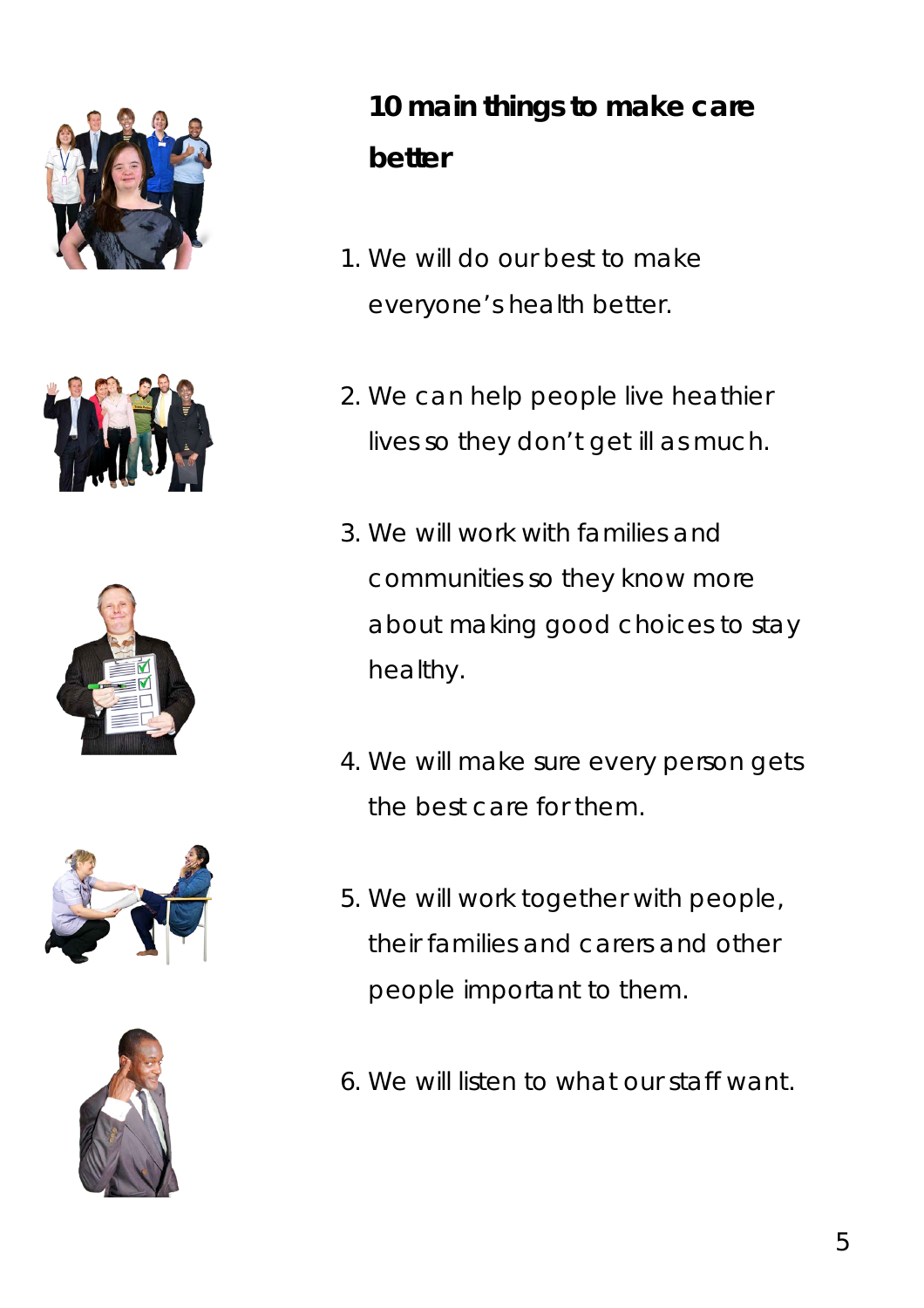









- 7. We will do research to show the difference we have made.
- 8. We will have the right training so that we have the right skills and understanding
- 9. We will have the right staff in the right place at the right time.
- 10.We will use technology and new information to improve how we do things, help make people's care better and improve outcomes.

#### **Care services**

Care staff made a list of things that people they care for would like to get from their care and support.

We call these **i-statements**.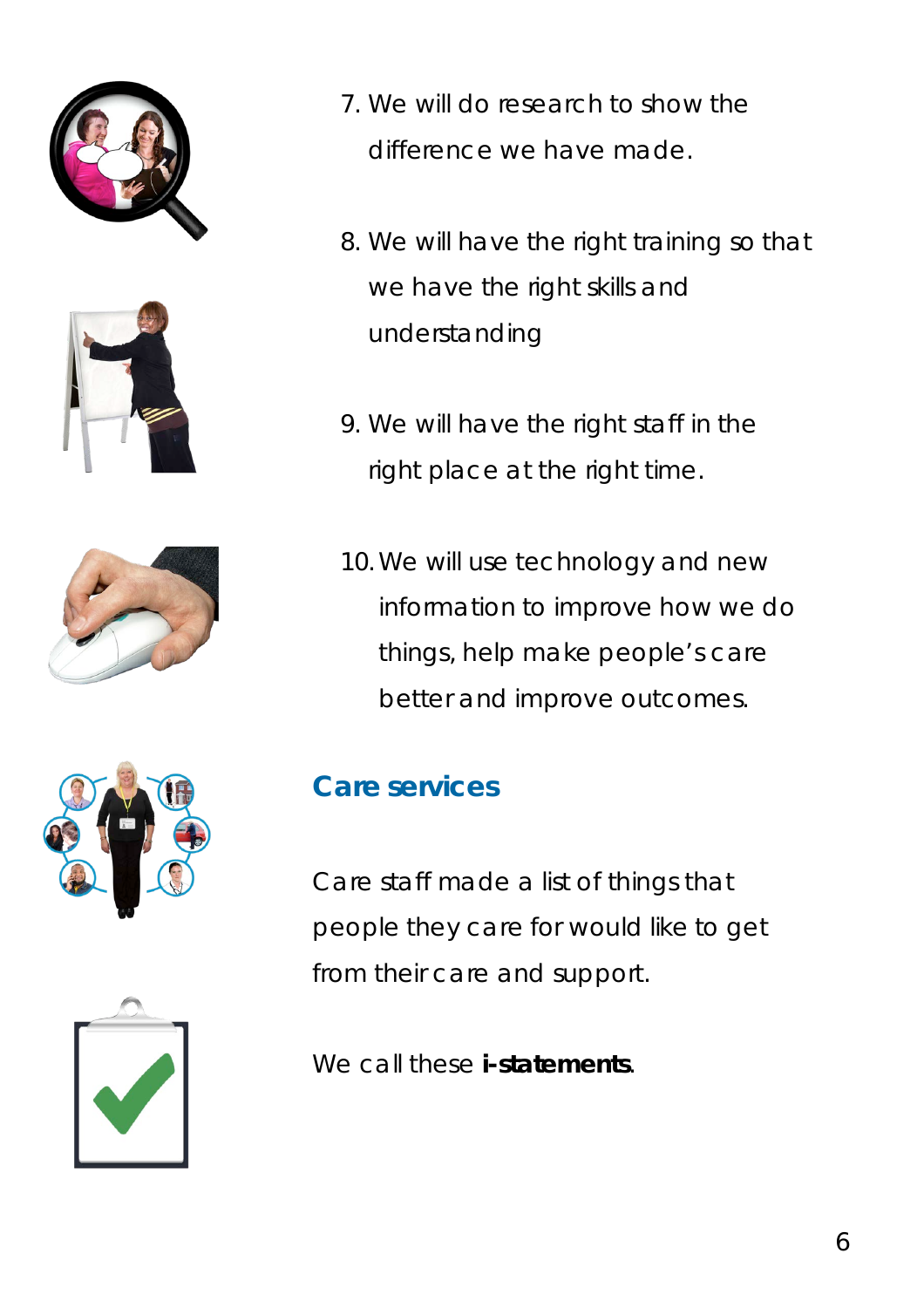









#### **i-Statements**

I can live the life I want and get the right support.

I have choice and control in my life so I feel safe.

I get the information and advice I need to stay healthy.

I am still part of my local community through my friends and family.

I can speak out about the care and planning of my support.

I get care from people who are interested in me and do their job well.

My family get support to care for me too so we all do well.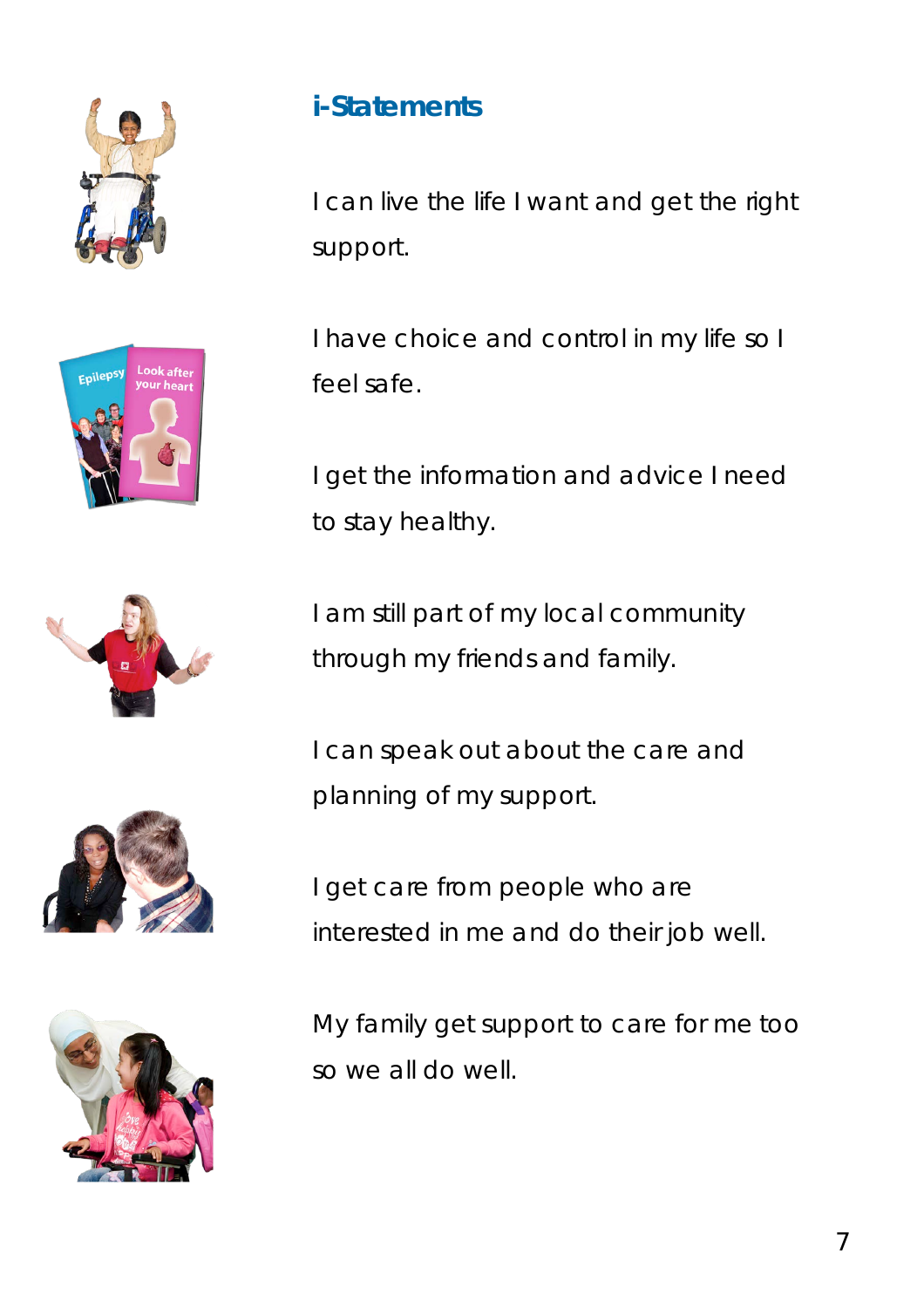

#### **How to find out more**

We want our framework (plan) to make sure care improves and everyone gets the best care possible.



Our framework is there to help everyone who works for us and gives care to people.

Staff might be doing these things, or you might want to know more.



You can go to this website and join in the conversation online

**www.england.nhs.uk/leadingchange**



Or you can use the Twitter hashtag on your Twitter page #Lead2Add